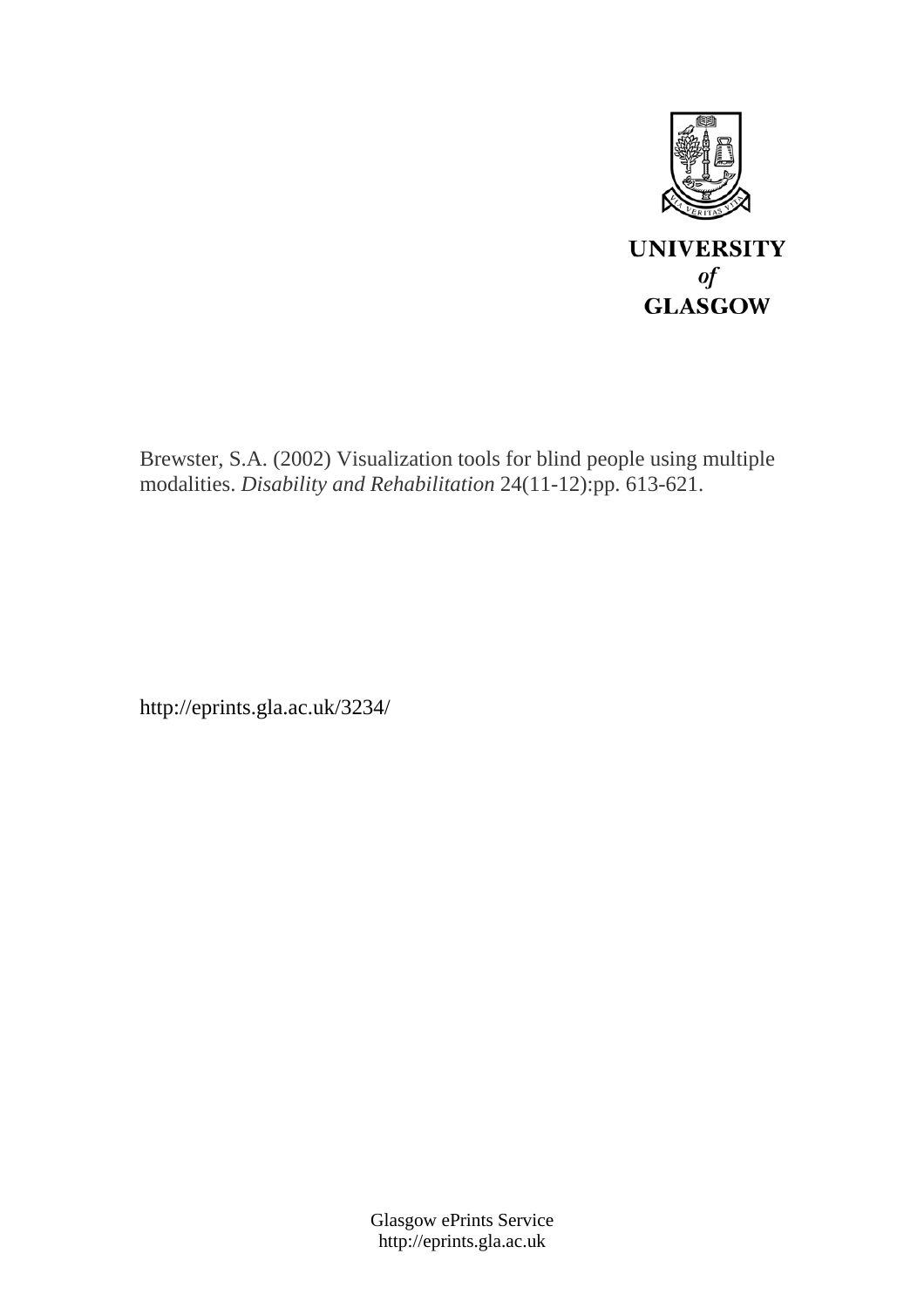# **Visualisation tools for blind people using multiple modalities**

# **Abstract**

*Purpose:* There are many problems when blind people need to access visualisations such as graphs and tables. Current speech or raised-paper technology does not provide a good solution. Our approach is to use non-speech sounds and haptics to allow a richer and more flexible form of access to graphs and tables.

*Method:* Two experiments are reported that test out designs for both sound and haptic graph solutions. In the audio case we compare a standard speech interface to one with non-speech sounds added. The haptic experiment compares two different graph designs to see which was the most effective.

*Results:* Our results for the sound graphs showed a significant decrease in subjective workload, reduced time taken to complete tasks and reduced errors as compared to a standard speech interface. For the haptic graphs we again show reductions in workload and some of the problems that can occur when using such graphs.

*Conclusions:* Using non-speech sound and haptics can significantly improve interaction with visualisations such as graphs. This multimodal approach makes the most of the senses our users have to provide access to information in more flexible ways.

## **Introduction**

One of the main deprivations caused by blindness is the problem of access to information. Visualisation is a fundamental method for understanding information but at the present time it is almost completely unavailable to blind people. It is concerned with "exploring data and information in such a way as to gain understanding and insight into the data" [5]. Visualisation occurs in many aspects of life from reading a newspaper (where a graph might depict changes in the Pound against the Dollar) to statistical packages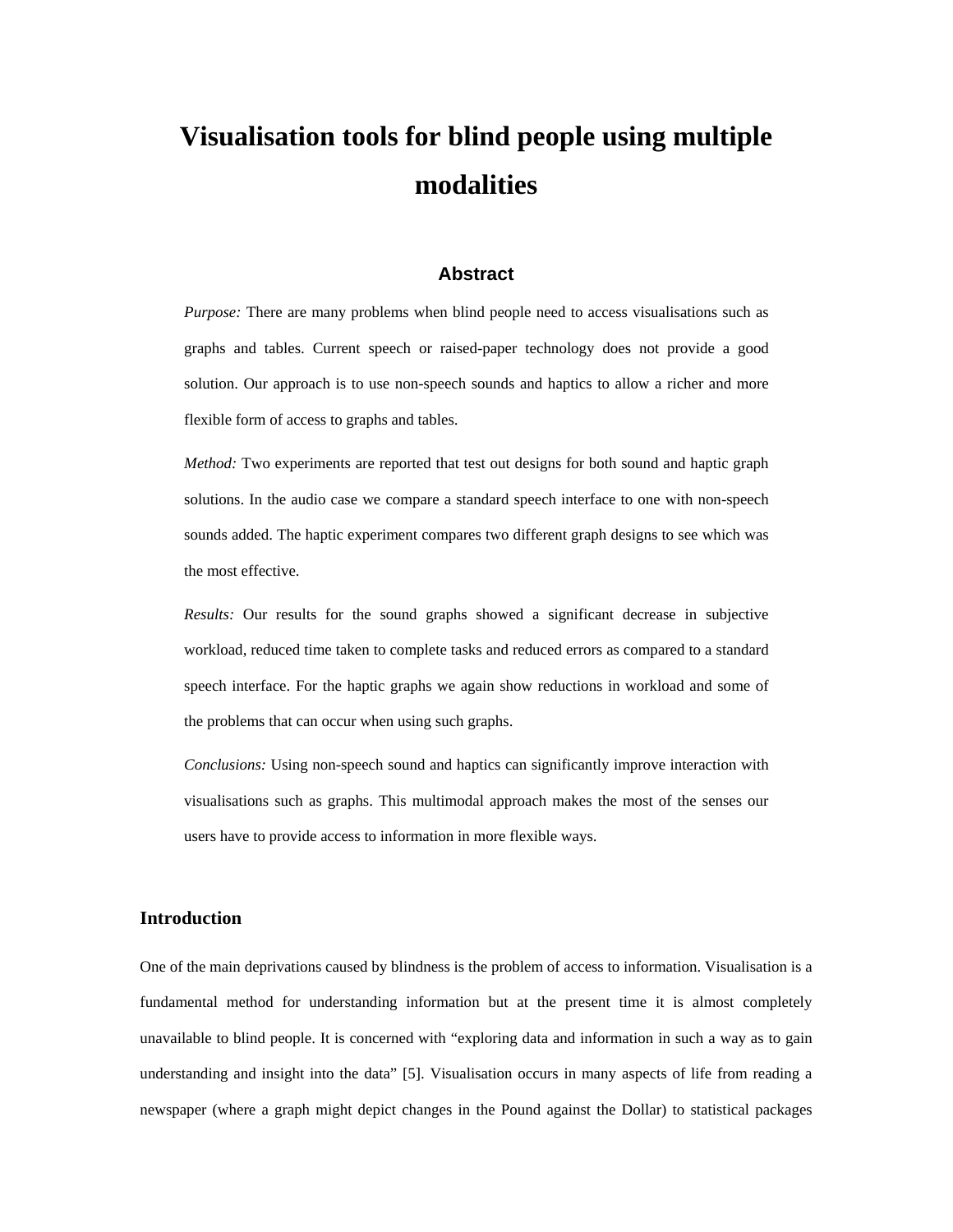used by many students to view data from experiments in the form of tables, graphs or 3D plots. This is almost always done visually so it is hard for a blind person to get at the information in an easy, usable way. Being able to perceive and understand complex information is particularly important for students at school and university so this is where we are focusing our research.

Current techniques for displaying information non-visually rely mainly on synthetic speech and Braille. Users hear a line of digits read out or, if they read Braille, feel a row of digits. Consider a sighted person reading a matrix of numbers. He/she would immediately be able to make certain inferences about the data. For example, there may be larger numbers at the bottom right or top left. A blind person would be unable to capitalise on these patterns in the data. He/she would just hear rows of numbers spoken, one after another. This is very slow. Properties of human short-term memory also mean that listeners are unable to hold in mind enough information to make any non-trivial observations - they become overloaded [1]. In addition, there is no way to get a quick overview or 'glance' at the data as a sighted person could [14]; it has to be listened to serially. Things become even worse when graphs or complex 3D plots are used because there are almost no techniques for presenting these in a non-visual way.

Our approach to solve the problem of visualisation is to make use of the senses that our users do have, namely hearing and touch. Using multiple sensory modalities will allow a richer and more flexible way to get at the information non-visually. We are focusing on the use of non-speech sounds to complement the synthesised speech already available and the use of haptic or (force-feedback) devices to allow users to feel virtual objects [13, 15]. There has been little research into how these techniques can be used in visualisation systems for blind people. As Edwards *et al.* [7] say "Currently the greatest obstacle to the exploitation of the variety of communications channels now available is our lack of understanding of how to use them".

# NON-SPEECH SOUNDS

Synthesised speech has been used in screen-reading software for blind people for many years. However, there has been little use of structured non-speech sounds that can provide access to information in very different ways [4]. *Sonification* [9] (literally *visualisation in sound*) has successfully been used to present, amongst others, census, geographical and environmental data. Non-speech sound can provide alternative ways to understand data. For example, such sounds are much better at providing access to continuous data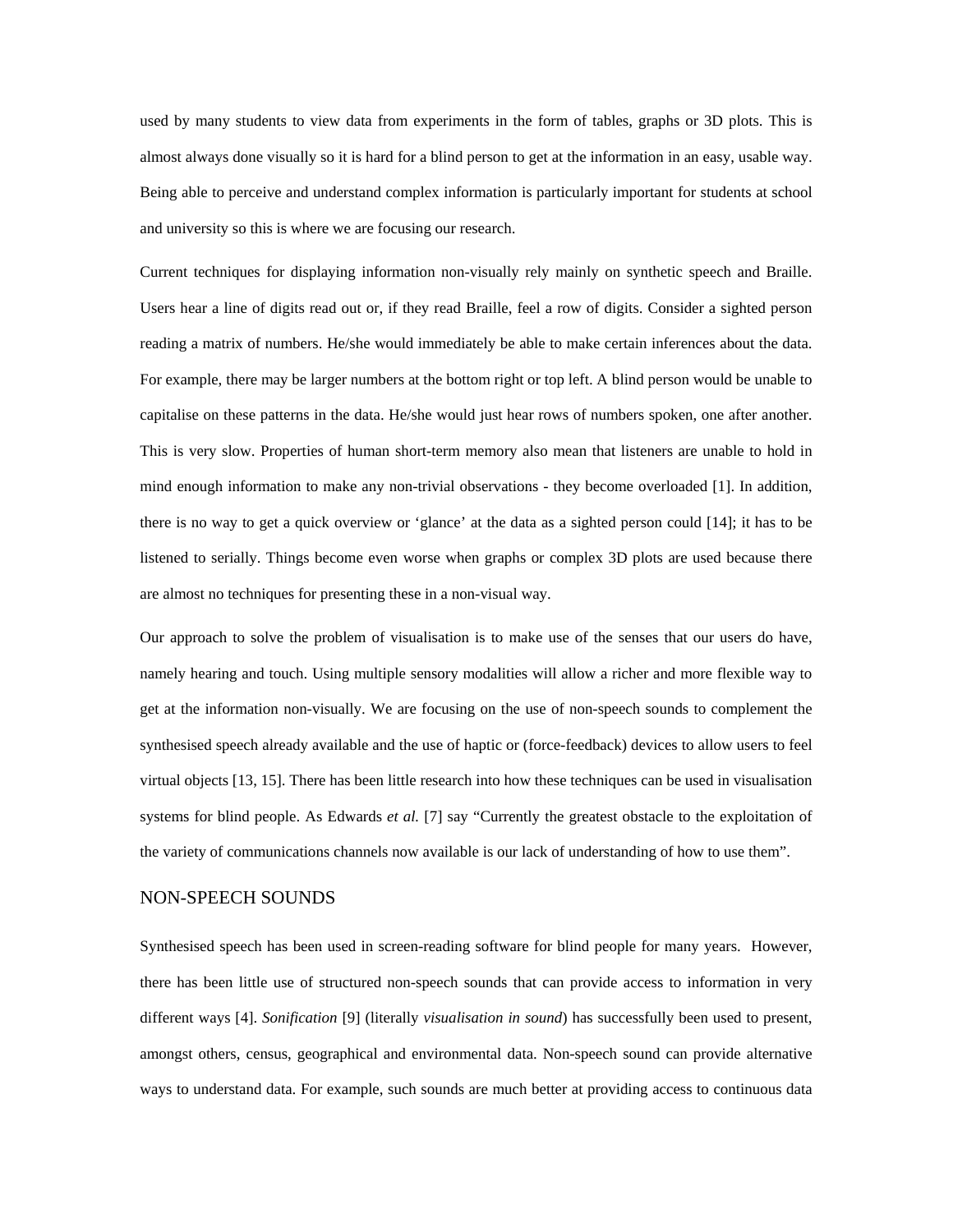than speech is. Little of the work in this area has specifically investigated sonification for blind users. One of the main exceptions that is the work on *Soundgraphs* by Mansur *et al.* [11]. The Soundgraphs system allows the presentation of line graphs in sound. Time is mapped to the x-axis and pitch to the y-axis. The shape of the graph can then be heard as a rising or falling note playing over time. Mansur's initial results were very promising with users able to identify types of curves along with maximum/minimum points very easily. It also allows listeners to get an overview by listening to all of the data very quickly; again something that speech is not good at. We have taken this early work and are developing it further. In this paper we investigate whether or not such sounds can be combined with speech in a more realistic application to allow users to browse complex graphs in real time and whether or not this gives any usability benefits.

# HAPTIC INTERACTION

Haptic (or force-feedback) devices allow users to feel virtual objects [12]. Minsky *et al.* (in [3]) describe the technology thus: "Force display technology works by using mechanical actuators to apply forces to the user. By simulating the physics of the user's virtual world, we can compute these forces in real-time, and then send them to the actuators so that the user feels them". The haptic device used in our research is the PHANToM from Sensable Technologies [12] (see ). This is a very high resolution, six degrees-of-freedom device in which the user holds the end of a motor-controlled, jointed arm. It provides a programmable sense of touch that allows users to feel textures and shapes of virtual objects, modulate and deform objects with a very high degree of realism. For our research we are allowing users to feel graphs and tables as if they were really present in front of them.

#### [Insert figure 1 about here]

Petrie and colleagues have done key initial work in the use of haptic devices for blind people [6]. They have shown that, for example, blind people are more discriminating than sighted in their assessment of roughness and texture when presented via a haptic device. They has also shown that the perception of larger objects is easier than smaller. Haptic devices allow users to interact directly with their data – to get an overview of a graph users could just run their fingers along it. This has many advantages over raised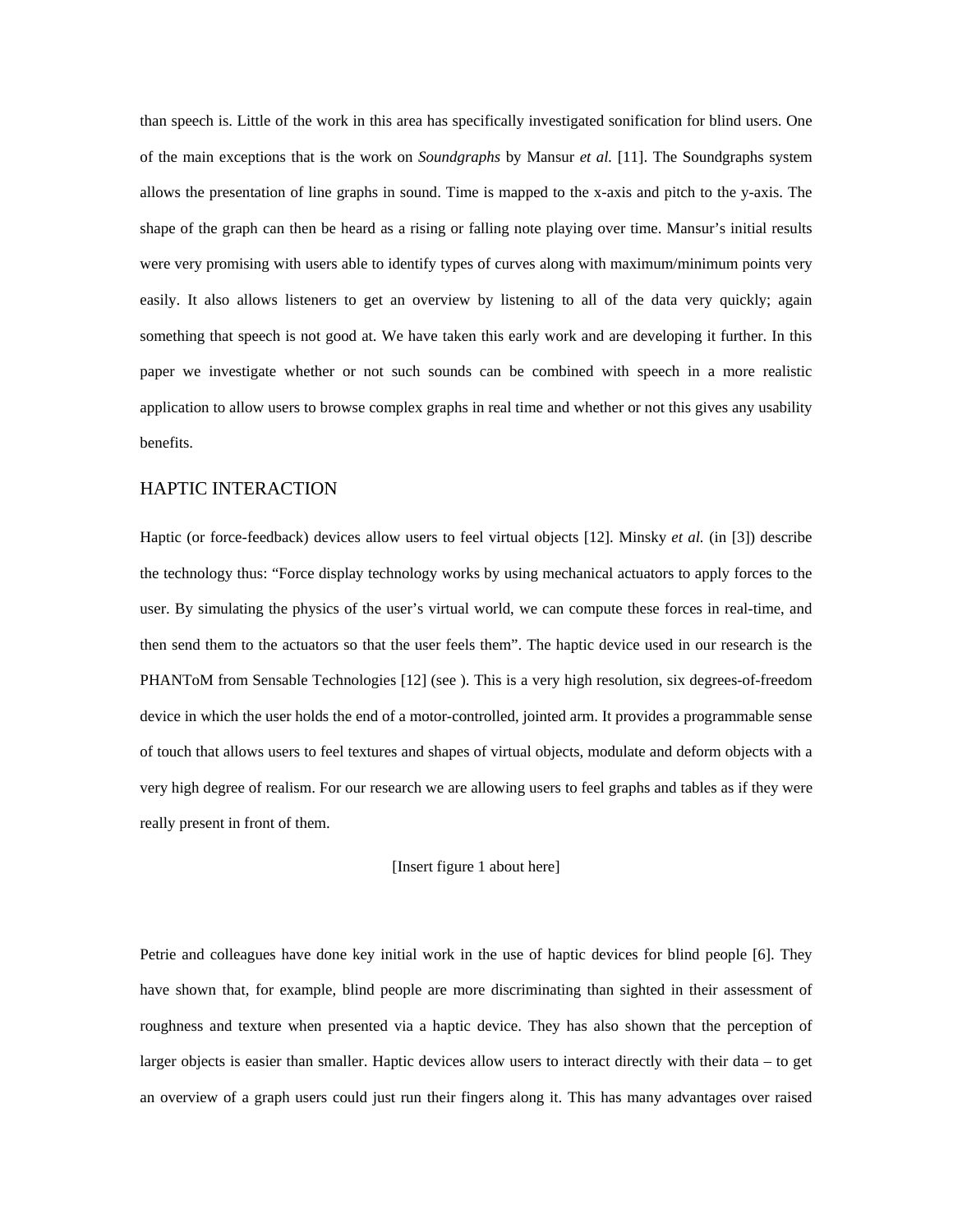paper graphs that are used by blind people [10]. For example, our system is dynamic so that we can render a haptic scene in real-time, rather than having to wait for a raised paper graph to be printed. Our scenes can be fully three-dimensional rather than just raised lines. Users can also change the graphs themselves, e.g. by changing the value of X in the graph and seeing what effect it has, just as a sighted person might do with pen and paper. In this paper we investigate how we might use haptic devices to present visualisations such as line graphs.

Figure 1Figure 1: A PHANToM device with overlaid arrows showing all possible movements (from SensAble Technologies, Inc.).

## **Our research**

In this paper we present two experiments to investigate the use of non-speech audio and haptic graphs. Our design approach is based on three steps. Our initial prototypes were developed with expert input from a local blind organisation (Glasgow and West of Scotland Society for the Blind). This allowed us to prototype our initial designs to ensure they would be effective with our target user group. We then tested these on sighted people (who could not see any screen display) and then finally a full experimental evaluation was carried out with blind people. We used sighted people as we have a ready supply of them and our pool of blind participants was much more limited (we had to travel long distances to get large enough groups of blind users to test). Using this approach meant that we could collect data from sighted people and refine our designs before we tested with blind people, thus ensuring we had the best interface designs we could when we used blind participants.

The rest of this paper presents two experiments: one on sound graphs and one on haptic graphs. At this stage the two technologies have not been integrated. We wanted to learn more about how each worked alone before we combine them later on in our research.

#### **Sound graphs**

We were interested in finding out whether there is any value in using sound graphs [11] for improving the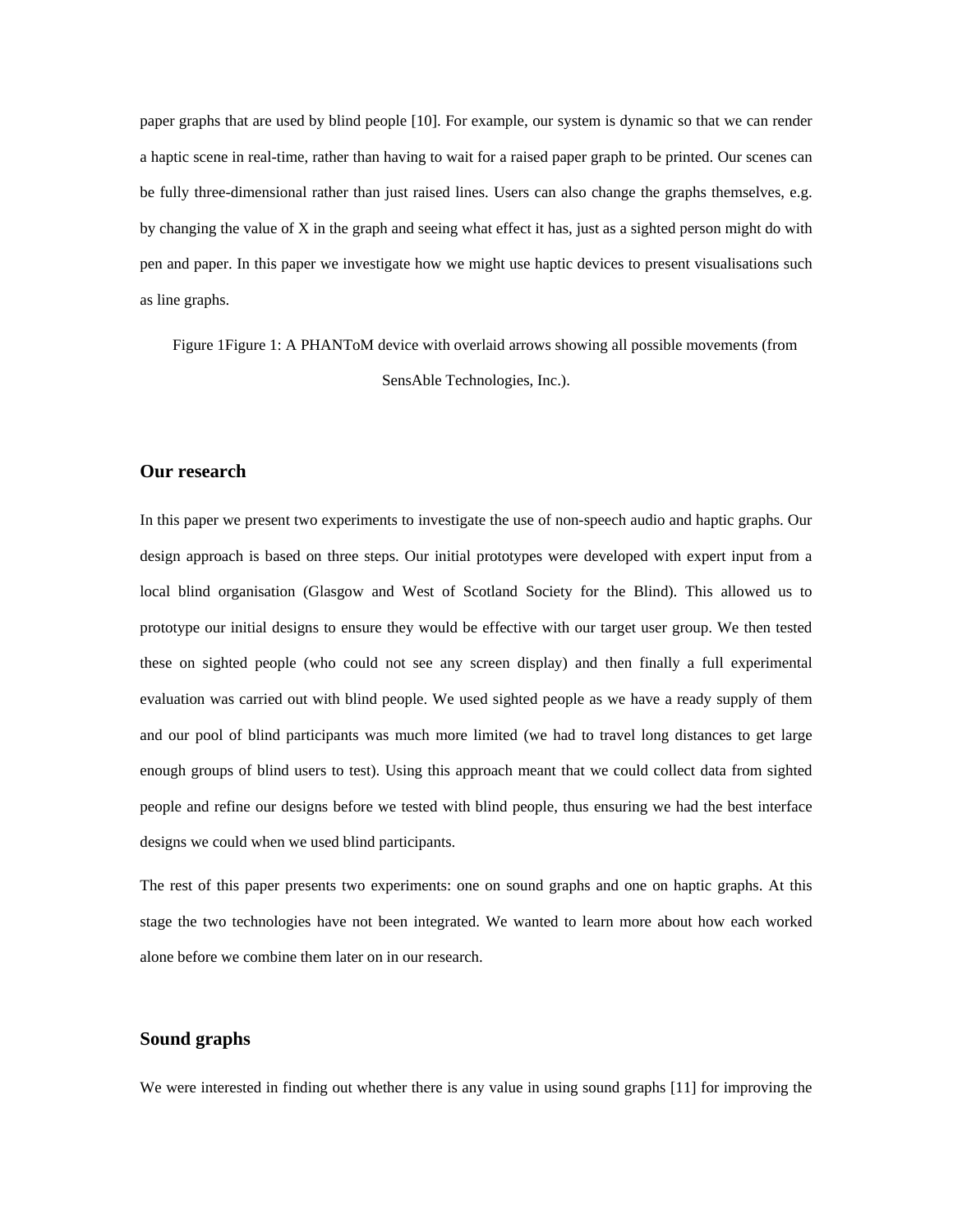accessibility of graphs and tables containing numerical information for visually impaired people. So far, there is little evidence to show convincingly whether this strategy can work for real world data being investigated in real-time by a user. By observing participants tackle data comprehensions tasks we hope to identify the strong and weak points of our design.

The application uses the MIDI (Musical Instrument Digital Interface) synthesiser of a PC soundcard to generate non-speech sounds and the Microsoft speech synthesiser to generate speech. Participants have access to the auditory messages through headphones and navigate the data using a numeric keypad.

Data values are mapped directly to sounds; the value on the y-axis of a graph is mapped directly to the MIDI note number, the X-axis is mapped to time. This means the listener can hear the graph play with rising and falling notes representing the data. For this experiment we restricted the range of y-values to 127 (the MIDI note range). The volume of the sounds is kept constant. The mapping also involves panning the sound sources. The sounds are localised along a line joining the left and right ears and positioned according to the position of their relevant cell. For example, the first value might be heard on the left, the last value on the right and the intermediate values are heard in between the left and right ears.

The keyboard interface to our system is based around the standard numeric keypad. This is similar to the way standard screen readers such as JAWS (one of the most popular screen readers, from Henter-Joyce, Inc.) are controlled. It allows users to browse graphs in speech (with each value read in turn) or by pitch (listening to the different values being played back as a sound graph), or a combination of both (listening to values until an interesting one is reached and then its value can be spoken). These different modes are chosen by keys on the keypad.

#### THE EXPERIMENT

An experiment was conducted to investigate if the addition of sound graphs to a speech-based interface would improve the use of graphs by blind users. The purpose of this experiment was to evaluate how successfully participants tackle data comprehension tasks under two auditory conditions namely (1) speech only ('Speech') and (2) speech and pitch ('Pitch'). Our main hypotheses were:

H.1 Overall subjective workload would be reduced under the pitch condition. The sound graphs would make it easier for participants to understand and use the data so would generate less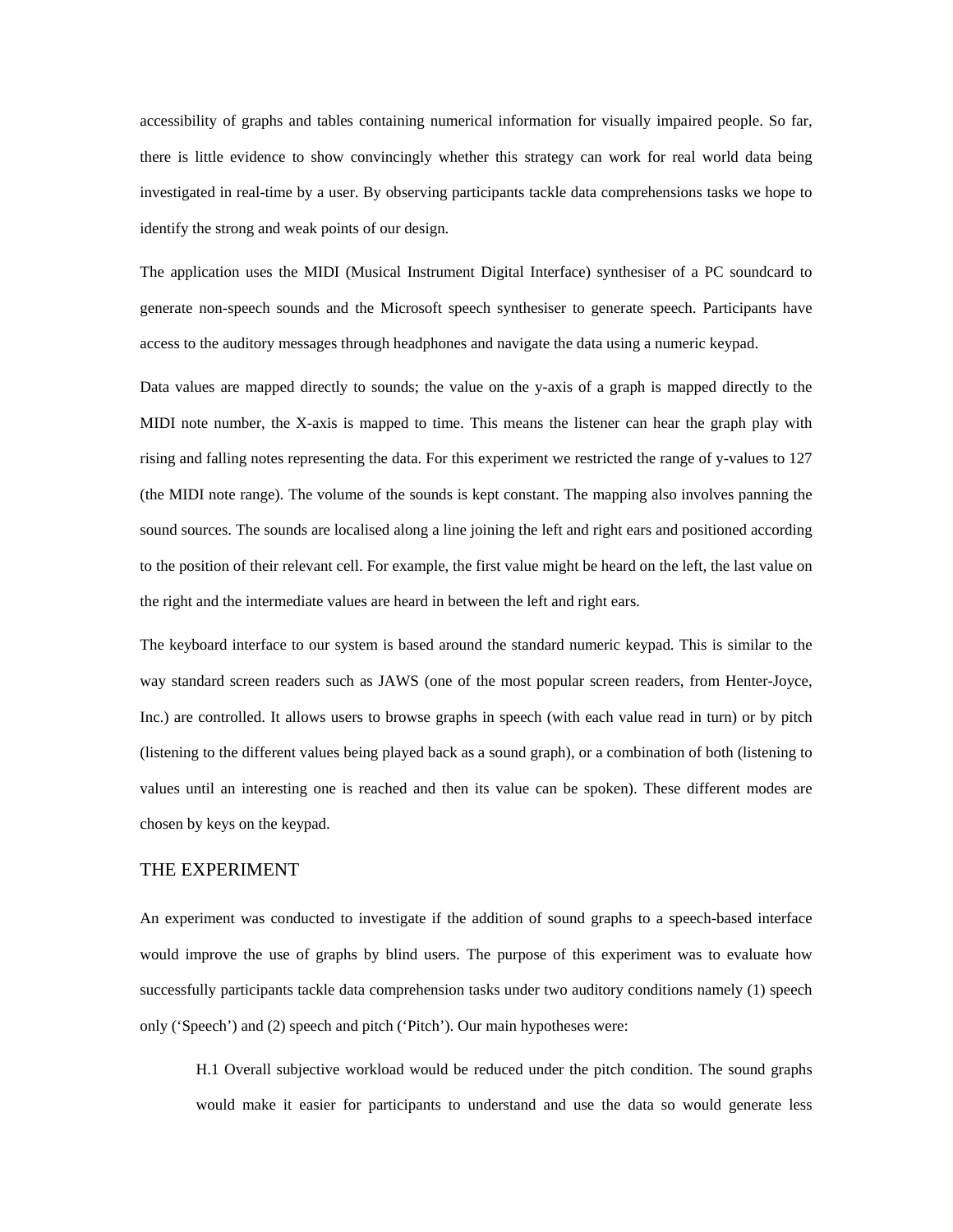workload.

H.2 Time taken to complete the tasks would be reduced in the pitch condition. The sound graphs would make answering the questions faster as they provide a better way to get at the data.

H.3 Number of correct answers to the data comprehension tasks would be increased. The sound graphs would make it easier for participants to make comparisons and understand the data.

An initial test of our system on 16 sighted subjects allowed us to ensure the design was effective ready for testing on blind people.

#### *EXPERIMENTAL DESIGN AND PROCEDURE*

Sixteen participants were used in a repeated measures design. Participants used both the speech and pitch interfaces in a counterbalanced order. Participants (for this and the experiment on haptic graphs described below) were recruited from two schools for blind children and adults in the UK (RNIB College, Peterborough and Queen Margaret College, Hereford). The age of the participants ranged from 23 to 57, with 7 women and 9 men. They had diverse visual impairments but none had any residual vision for tasks relevant to our experiment.

In order to get a full range of quantitative and qualitative results time, error rates and subjective workload measures were used. Time and error rate reductions would show quantitative improvements and workload differences would show qualitative differences. This gives a balanced view of the usability of a system [2]. Hart and Wickens ([8], p 258) define workload "...as the effort invested by the human operator into task performance; workload arises from the interaction between a particular and task and the performer". Workload is broken into six different factors: Mental demand, physical demand, time pressure, effort expended, performance level achieved and frustration experienced. The NASA-Task Load Index (TLX) [8] is a set of six rating scales and was used for estimating these subjective workload factors in both of the experiments described here.

Two sets of questions were used for the data comprehension tasks: Student statistics and London crime statistics. The data comprehension tasks were constructed in the same style as exercises used to test the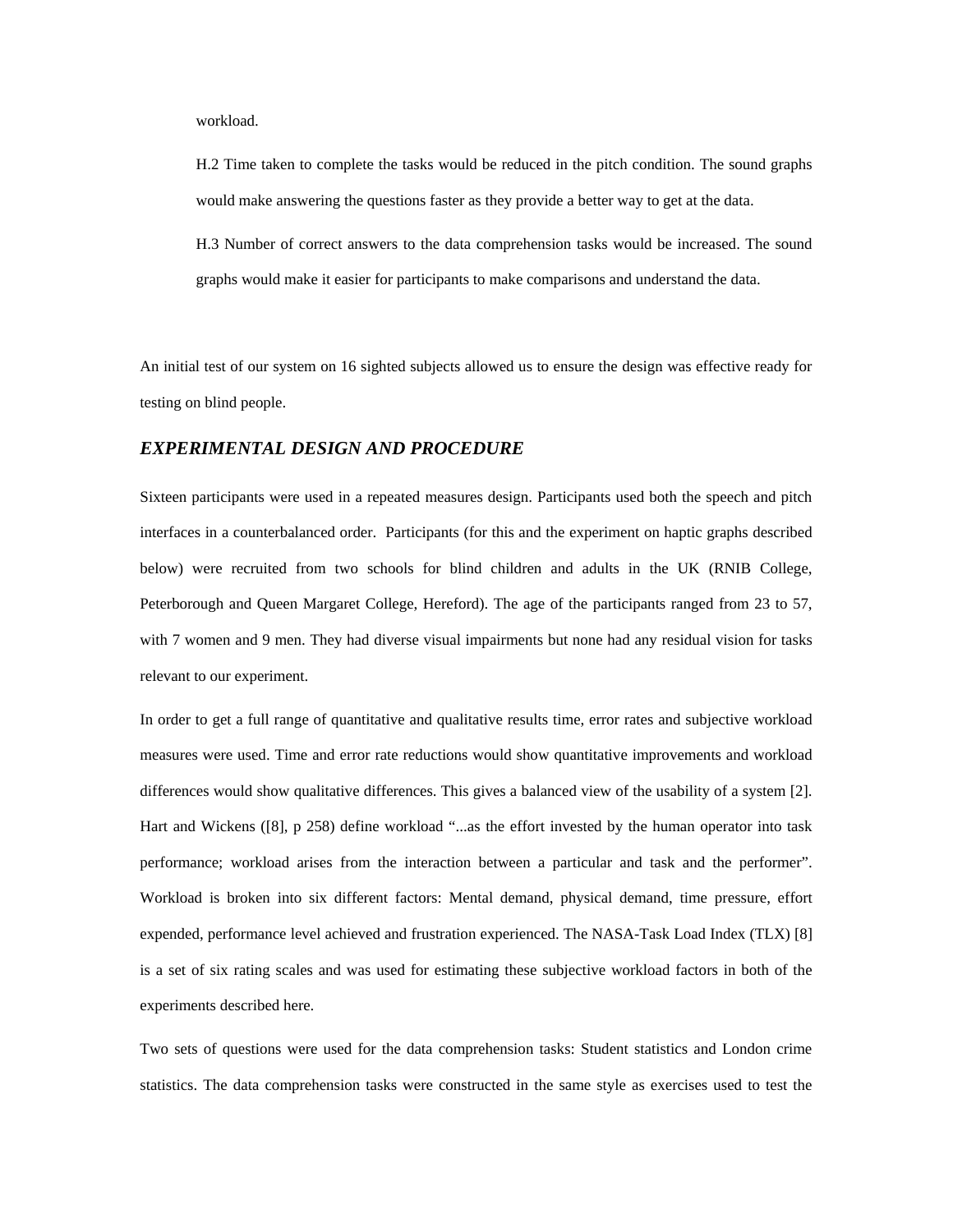basic graph or table analytic skills of late primary or early secondary school students in the UK (see Figure 1). For example, here are the questions asked of the London Crime Statistics data:

1. State the year(s) in which the highest number of murder cases was/were reported.

2. State the year(s) in which the highest number of robbery cases was/were reported.

3. Which type(s) of crime had a consistently high number  $(\sim>50)$  of cases reported?

4. Which type(s) of crime show(s) a consistent increasing trend?

5. State the year(s) in which the numbers of hate crime cases was/were lowest.

6. Which type(s) of crime show(s) a consistent decreasing trend?

#### [Insert Figure 2 about here]

Participants had training on each of the interfaces (speech or pitch) before they used the interface. During the training phase the design of each of the systems was described to the participants and they were then allowed to experiment with a different data set (describing the gross national products of a country over a number of years). The experimental conditions were then administered and the participants were then asked to work through a series of questions such as those above. At the end of each condition they were given a NASA TLX workload test (see Table 1).

#### [Insert table 1 about here]

#### *RESULTS AND DISCUSSION*

 illustrates the average values for the various workload categories (out of 20). These data were analysed with within-groups T-tests. Overall subjective workload (the last category in ) was significantly reduced in the pitch condition ( $T_{15} = 4.28$ , p < 0.01). A more detailed analysis showed a significant decrease in all of the workload categories for the pitch condition: mental (T<sub>15</sub> = 4.46, p < 0.01), physical (T<sub>15</sub> = 2.15, p < 0.05), temporal ( $T_{15} = 4.00$ , p < 0.01), effort ( $T_{15} = 2.15$ , p < 0.05), performance ( $T_{15} = 3.70$ , p < 0.01) and frustration (T<sub>15</sub> = 2.67, p < 0.01). Our first hypothesis is thus confirmed.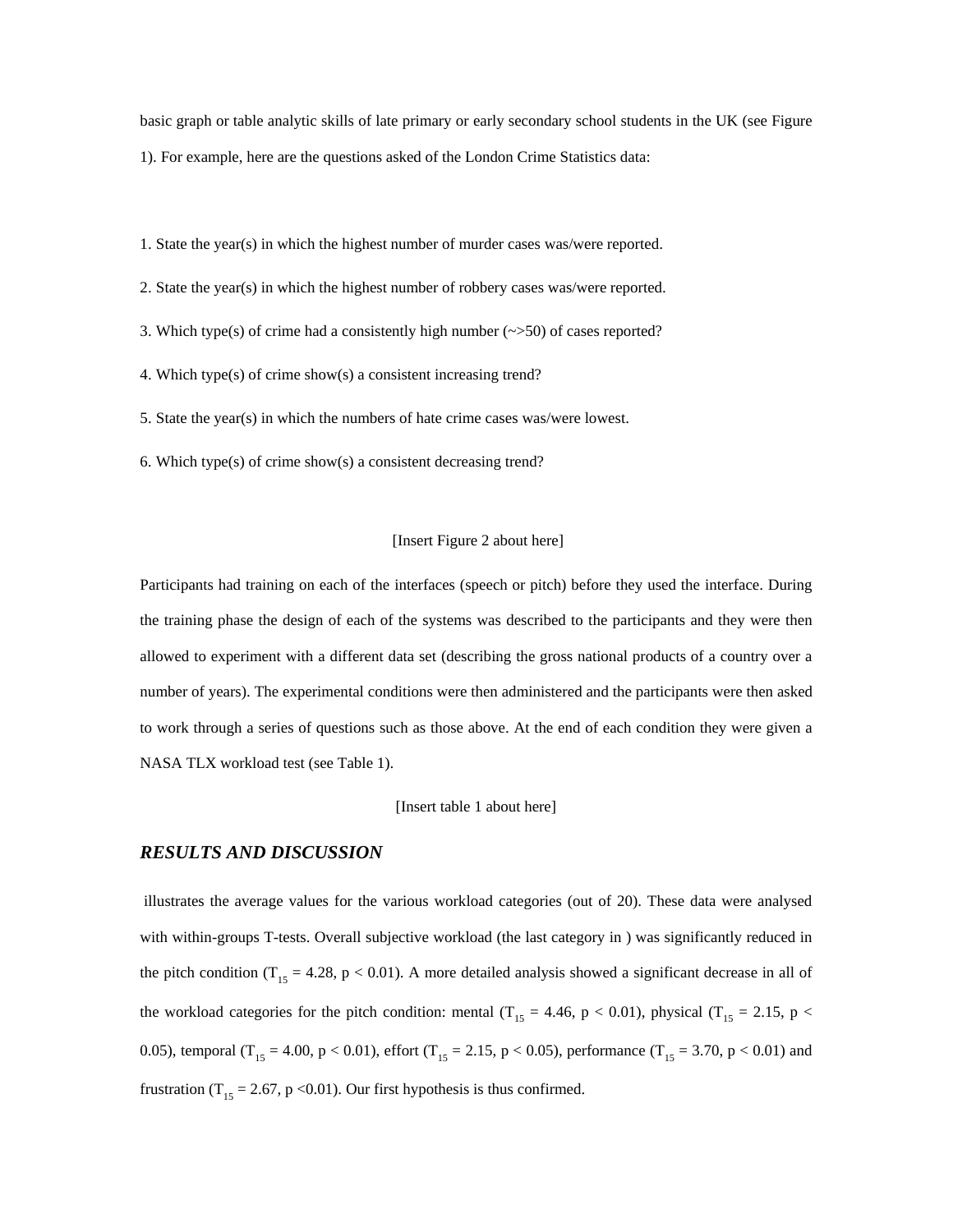#### [Insert figure 3 about here]

Participants took on average 133 seconds to answer a question in the speech condition (standard deviation = 55) and 44 seconds in the pitch (standard deviation = 14), this difference was statistically significant ( $T_{15}$ )  $= 6.2$ ,  $p < 0.01$ ). This confirms hypothesis H2. On average participants got 4.6 correct answers in the speech condition and 5.3 in the pitch. This difference was statistically significant ( $T_{15} = 2.2$ , p < 0.05). This confirms hypothesis H3.

The results from the experiment showed that the use of non-speech sounds had a very significant effect on all aspects of the use of the system. They significantly reduced the workload and allowed users to answer more questions correctly more quickly. Using non-speech sounds along with speech in a graph browsing interface will provide significant usability and accessibility benefits for users.

## **Haptic graphs**

Our haptic work is currently about investigating the usefulness of haptic devices for presenting various forms of graphs to blind people. Using force feedback devices has several advantages over conventional methods such as: simpler and more rapid graph creation, flexible modification, and presentation of dynamic, time-varying data. The key question is: how should the graphs be designed so that they are usable. The following experiment is an attempt to evaluate some initial designs.

Figure 3Figure 3Figure 3 Results showing the TLX workload scores (standard error bars are shown).

# DESIGN OF HAPTIC LINE GRAPHS

Our line graphs are constructed by using geometric objects and polygon-based models (based on the GHOST software tools from SensAble Technologies, Inc.). The axes and the background of the line graphs are formed based on primitive geometric cylinder objects. The data lines are modelled by using polygons. An illustration of a line graph model is given in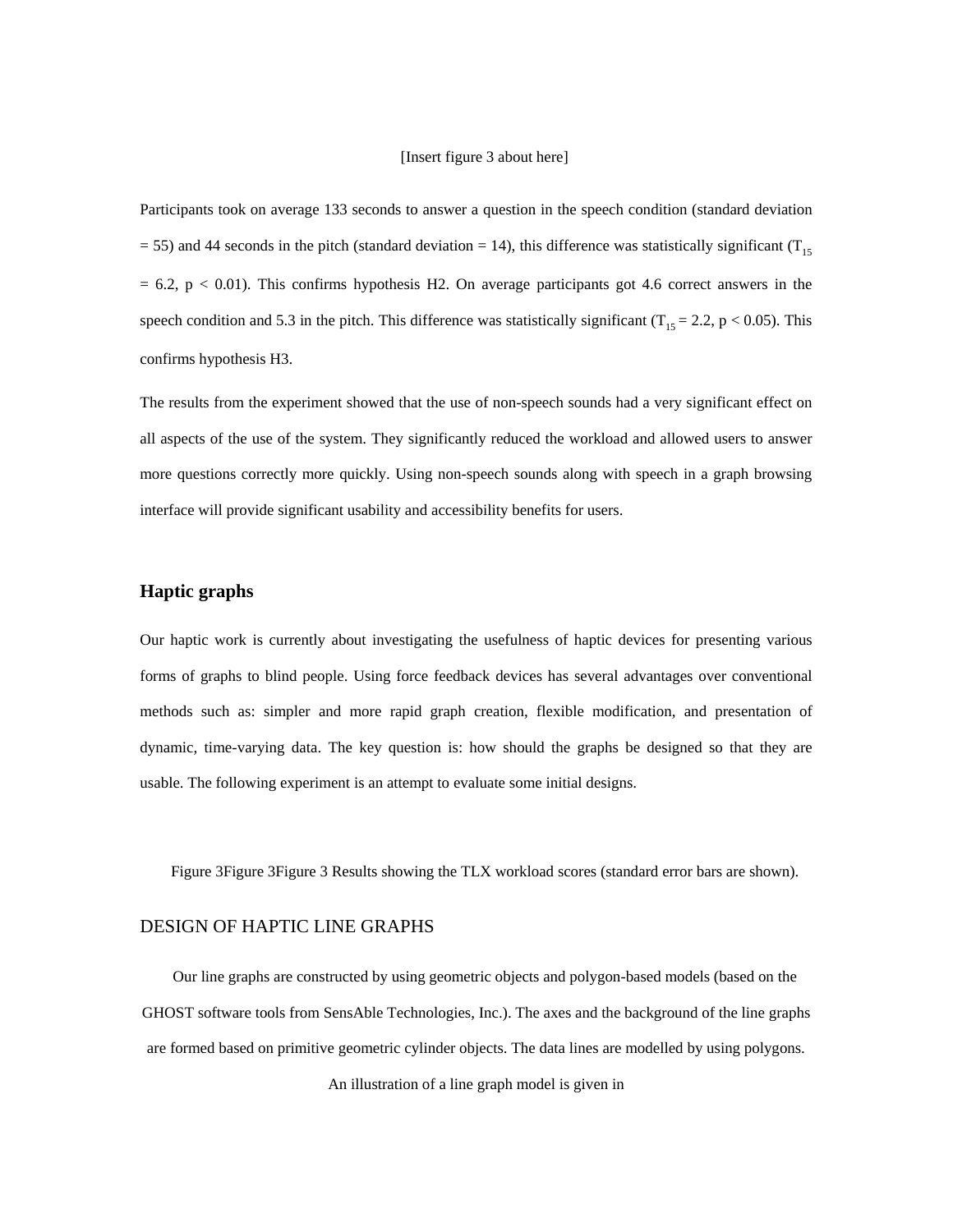. In the figure, the PHANToM-controlled pointer moves in a three-dimensional space in which all virtual objects are located on the background. The lines are raised from the surface of the background and form Vshaped channels. By moving the pointer along the channel, users can trace the path of the line thus a mental image of the line can be constructed. Multiple lines can be constructed on the same graph. Users only need to move the pointer out from the top of the channel in order to locate other lines. To handle multiple lines on a graph, friction keys, which change the frictional property of the line surface, are used as a discriminative feature. Therefore, by judging the degree of friction, users can distinguish different lines.

[Insert figure 4 about here] [Insert figure 4 about here]

The main reason for making data lines into a V-shape channel was to retain the pointer on the line effectively. In our initial trials [16] we found that users had problems with keeping the pointer on raised objects, such as cylinders. We hence concluded that a concave shape could effectively solve this problem ( shows two example graphs). There is also a problem at line intersections as users sometimes did not notice the intersections, or alternatively failed to continue along the same line but crossed on to a different one without noticing. We hoped that the concave design would avoid this.

# PILOT STUDY

# *PILOT STUDY DESIGN*

An exploratory pilot study was conducted to validate the design of the haptic line graphs. Fifteen sighted subjects participated, all were undergraduate Computing Science students at the University of Glasgow. Two sets of six graphs were designed: each graph in the first set contained up to three separated lines, whilst those in the second contained two intersected lines. Two sample graphs are given in [Insert

[Insert figure 5 about here] figure 5 about here] [Insert figure 5 about here]

. Participants had four minutes to explore each graph. Within the time limit, they needed to perform a set of tasks that included:

• Counting the number of lines in the scene;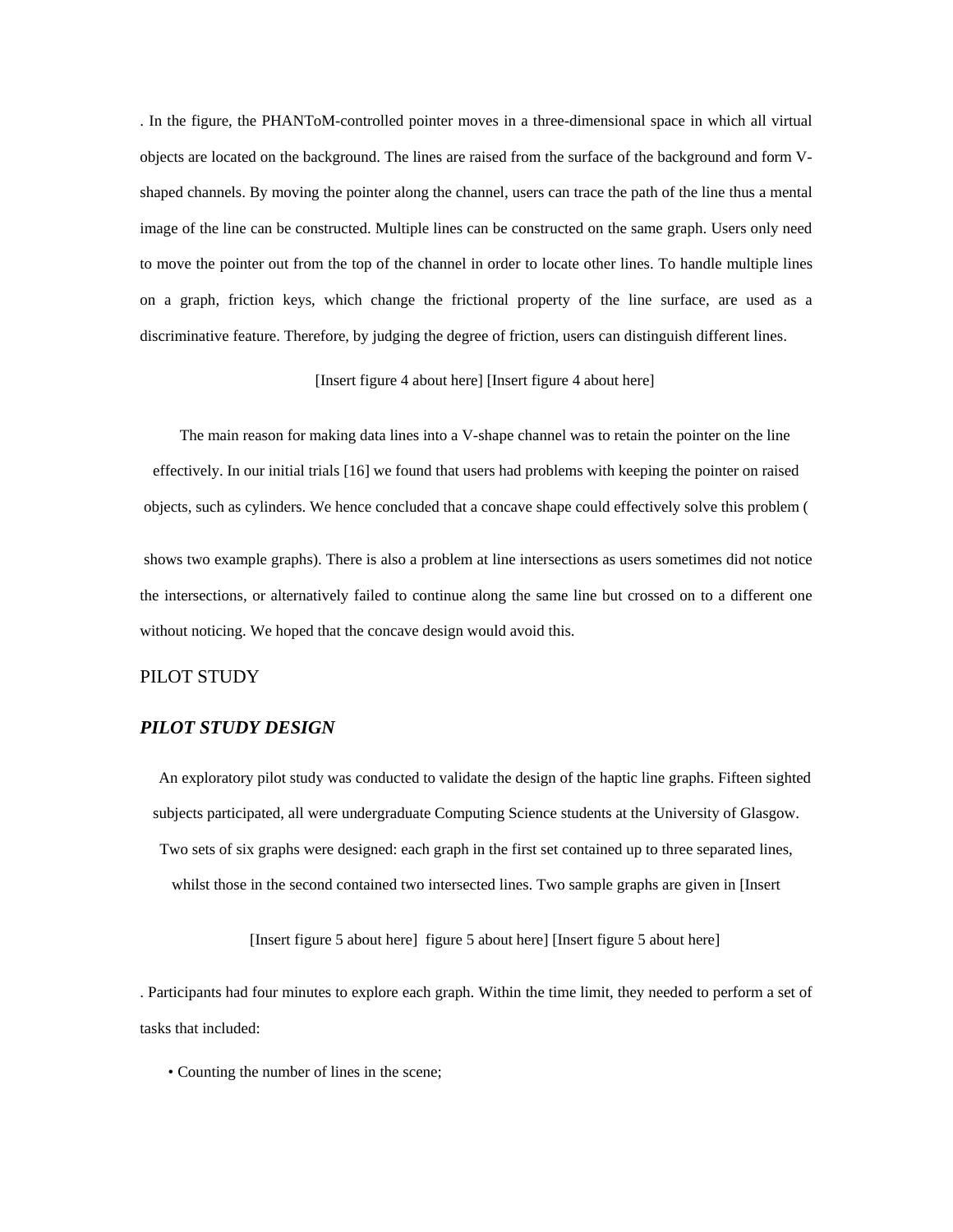- Identifying lines by their friction key;
- Counting the number of bends in the line;
- Counting the number of intersections, if any.

Moreover, participants needed to remember the relative position of the lines and their location so that they could sketch the graphs after the exploration. This set of tasks tested the accuracy of the information conveyed through the interface. In addition to the above we collected measures similar to the sound graphs experiment above:

- Task completion time;
- NASA Task Load Index workload data;
- A log file containing cursor positions.

The log file was a record of all of the pointer positions (x-y coordinates) each participant moved through during each graph exploration. This allowed us to see how the participants had explored the graphs. The format of the experiment was similar to that in Tab.

# *RESULTS FROM THE PILOT STUDY*

 summarises the results obtained. Participants scored highly in all of the main aspects of line recognition. Participants in the non-intersected group did well at identifying the number of lines present with 86.67% correct (in the intersected condition there were always two lines present so we expected this score to be

high).

 also shows that a high percentage of correct answers was obtained from the identification of frictional properties. There was no significant difference between the conditions in terms of total time taken to complete the tasks. Overall subjective workload was significantly higher in the intersected group (nonintersected=10.6 and intersected=12.21,  $T_{14}$ =3.75, p=0.002).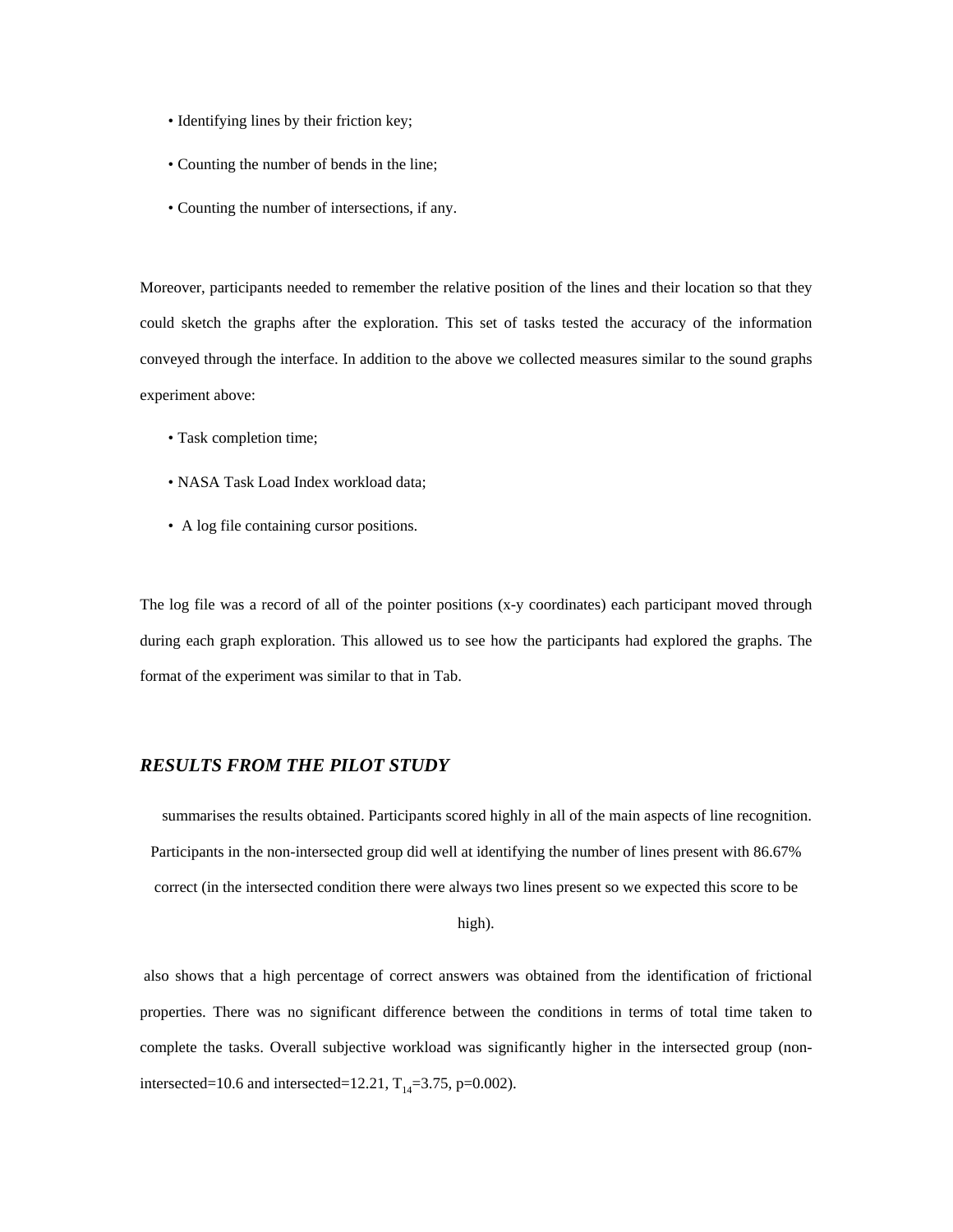le 1Table 1Table 1 Experiment schedule.

## *DISCUSSION*

The findings of the pilot study showed that participants' performance was generally very good with many of the main features recognised. The significant difference in the workload scores reveals that participants had to work harder in order to achieve these results in the intersected condition. Among the six categories of workload mental demand and effort received highest ratings at 13.9 and 11.3. This may indicate that sighted people are not used to perceiving information by touch alone. In summary, results obtained in the pilot study are promising as participants can use the haptic interface to get a high percentage of correct answers.

Several problems with the haptic line graph design were identified, however. The friction keys were effective at marking the different lines but they could hinder movement on a line, especially when the line had sharp bends and strong friction. This combination could mislead the participants into misjudging a sharp bend as the end of the line, giving an incomplete image of the graph.

shows an example of this kind of problem.

a shows the graph that was explored. In

b the cursor position log indicates the trace of a participant's movements (darker lines show areas explored the most). The pointer trace follows the path of the darker, higher friction line but stops at the sharp corner half way along. In the participant's sketch (

c), an incomplete picture of the graph is drawn for line 2. This suggests that higher levels of friction can make a participant think that the end of a line has been reached at a sharp corner, rather than at the real line end. In order to overcome this problem, additional cues are required to assist the user.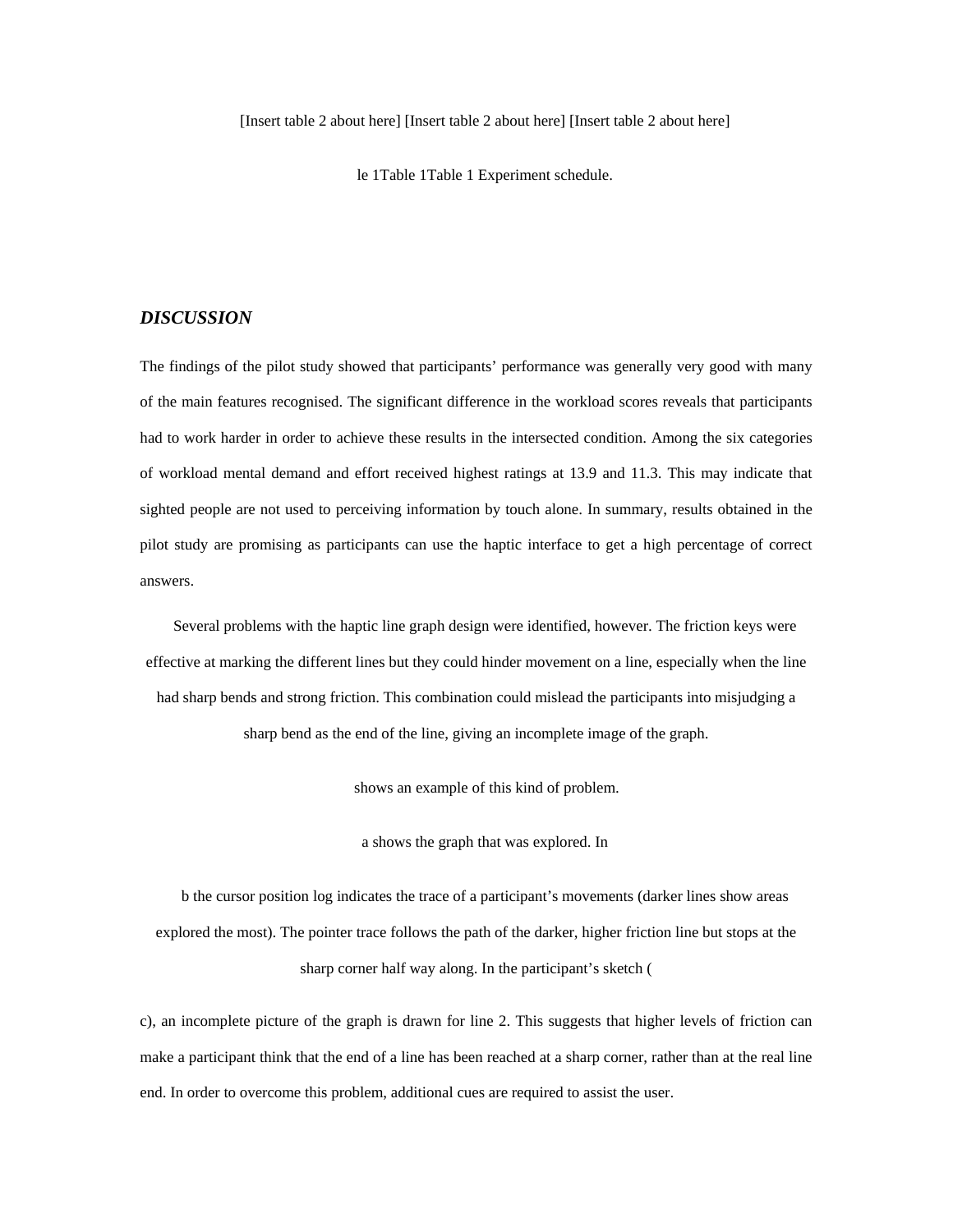[Insert figure 6 about here] [Insert figure 6 about here] [Insert figure 6 about here] [Insert figure 6 about here] [Insert figure 6 about here]

#### EXPERIMENT

Based on the results and observations from the pilot study, several additional features were planned to improve the haptic interface. However, only two of them were implemented in time for the evaluation experiment due to time constraints. They were: instant line identity and line endpoint indication. The lines were numbered and whenever the pointer touched a line, the PHANToM generated a sequence of clicks (a gentle movement in the z axis) corresponding to the line number. The line end point indication was a continuous vibration that only occurred when the pointer reached the end of a line. It was designed to reduce the confusion between sharp bends and line end points.

# *EXPERIMENT DESIGN*

The final evaluation of our design was conducted on 15 blind people (recruited from the same sources as the sound graphs experiment above). The graphs from the pilot study were used again but the four simplest graphs were taken out to shorten the length of the experiment. Graphs were arranged in two groups with each having two intersected and two non-intersected graphs. The difference between two conditions in this case was that one group had the enhanced line features whilst the other did not so that we could assess the effectiveness of our graphs in general with blind participants, and our new line identification techniques in particular to see if they made exploration easier. The experiment again followed the design in . Experiment procedure and measurements were similar to those in the pilot study except that participants were not asked to sketch the graph after explorations.

# *RESULTS AND DISCUSSION*

 summarises the results obtained. Again, participants generally did well at identifying the number of lines present and their frictional properties. There were no significant differences in the mean scores between the two conditions. However, there was a large reduction in the variance of the scores in the identification of the number of lines in the enhanced condition. An F-test showed this to be significant ( $F_{14}=3.09$ , p=0.021).

Similarly to the pilot study, mental demand and effort received the highest overall ratings for the subjective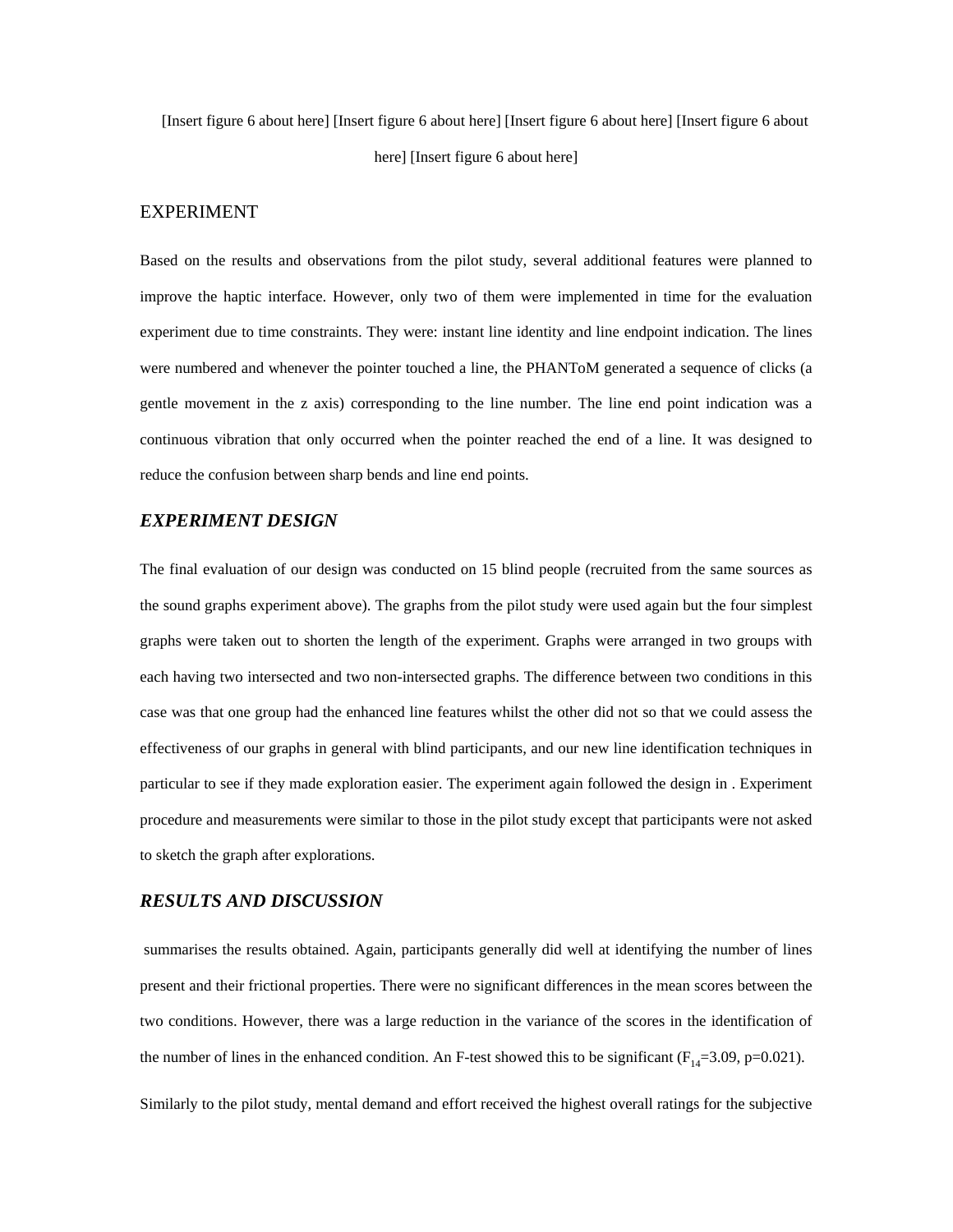workload measurements. Participants rated mental demand at 12.33 for the standard graphs and 10.2 for enhanced ones and this difference was statistically significant ( $T_{14}$ =2.35, p=0.034). In the effort category 11.46 and 10.73 were obtained for the standard and enhanced graphs respectively (with no significant difference).

[Insert table 3 about here][Insert table 3 about here]

The scores obtained show that blind participants were able to use the haptic graphs well. This is important as this group reflects the end users of our system so we now know that haptic graphs are appropriate for them. But the participants achieved the same mean scores on the enhanced graphs as the standard ones, which meant that the newly implemented features had little effect. However, the usefulness of the enhancements was reflected in other areas such as a significant reduction in the variance in the number of lines identified, subjective mental demand and users' informal feedback after the experiment. The reduction in variance for the line identification suggests that in general more users were doing better with the line identification technique and it deserves further investigation.

Although no direct comparison can be made because the pilot study and the experiment were different, the scores were roughly the same between the blind and sighted people. This was despite our subject groups being very different. The sighted participants were all computing science students who had very good mathematics skills, whereas there was a wide variation in age, educational background and familiarity to graphs with the blind participants.

# **General discussion**

The results from our experiments with audio and haptic graphs on blind people show that we can present such data very effectively. The sound graphs allowed a far better interaction with a graph than speech alone – all aspects of our usability tests (workload, time to complete tasks and error rates) were improved with the combination of speech and pitch.

Our haptic graphs are in an earlier stage of development than our sound ones so the experiments here were more exploratory and the results less clear-cut. However, the usefulness of the haptic graphs has been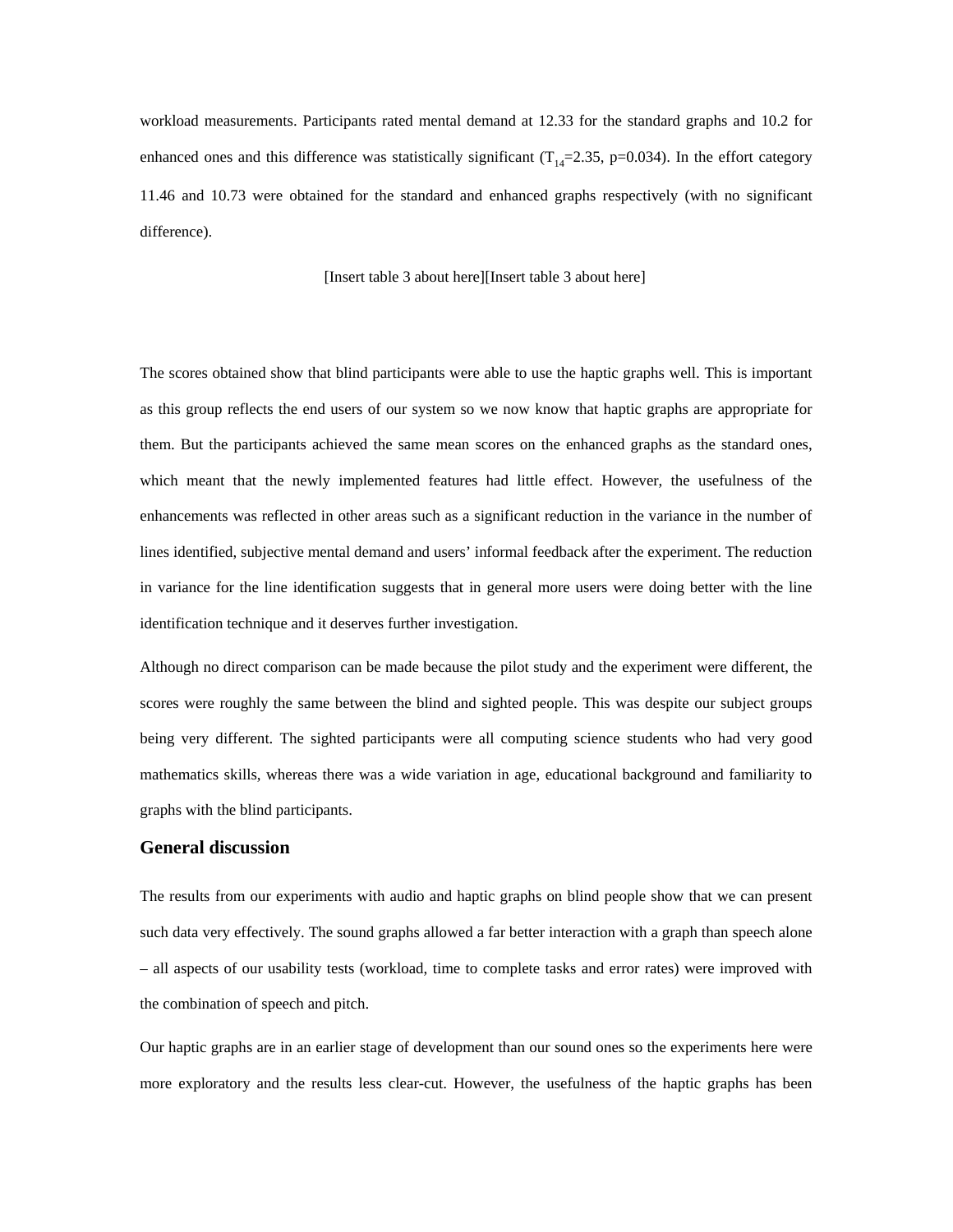confirmed. The blind participants could use the haptic interface successfully and perceive correct information about the graphs. Enhanced navigation features can minimise the differences between individual's capabilities and reduce mental workload. Some problems still exist in the current design, such as the combinational effect of sharp corners and strong friction, and path changes at intersections. Further improvement is needed to solve these problems.

Reductions in mental demand occurred in both experiments and these are very important in this kind of interface. We want our designs to be as easy to use as possible so that users can concentrate their mental resources on solving the mathematical problems they are working on, and not on using the interface. Our haptic and audio interfaces have succeeded in this regard.

In both cases the way of presenting graphs is new and users had not come across them before. This is likely to mean that users will continue to improve beyond the  $1 - 1.5$  hours of each of our experiments. A longitudinal study would be important to do in this area as many of our eventual users might use the system for many years as, for example, they go through school and then on to university.

The next stage in our work is to combine these two presentation methods. This will allow users to trace the shape of the graph with a finger whilst hearing pitch change as they move over the graph. A click with the pointer will then speak the value of the current cursor position. This system is in development and will be tested on a range of visually impaired people to ensure its effectiveness when it is finished.

#### **Conclusions**

A problem for blind school and university students is access to visualisations such as graphs, tables and data plots. These are very common but can be very hard for people without sight to use. Our research has demonstrated two new methods by which we can overcome this problem. The first use non-speech sounds and the second haptic feedback. Experimental evaluations of these new interfaces have shown that they are effective methods of presenting such visual material in an alternative form. Designers of systems for visually impaired people can now use these new techniques knowing that there is strong evidence to show that they will significantly improve their products.

#### **Acknowledgments**

The authors would like to thank GWSSB, the Royal Blind College in Hereford and the RNIB College in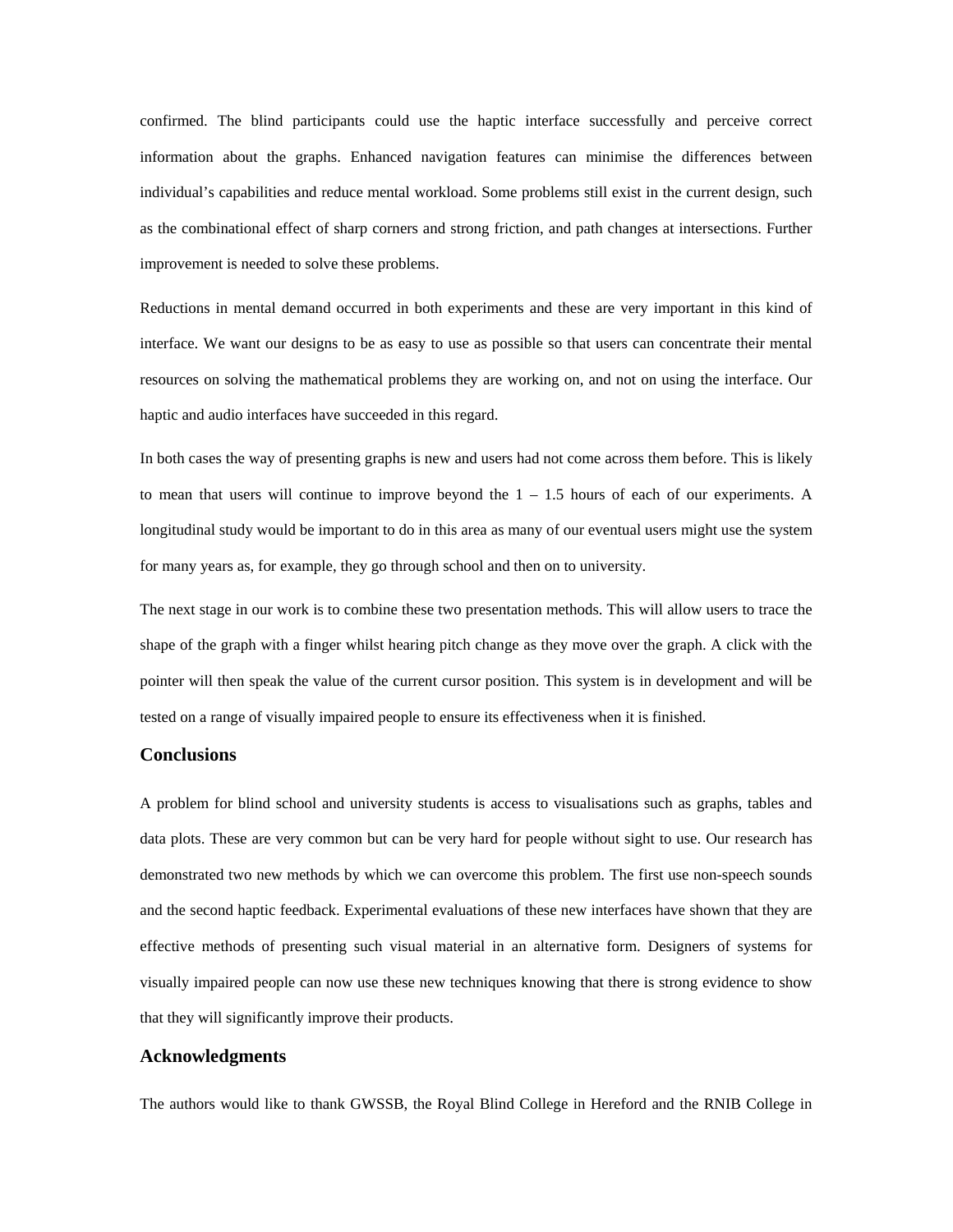Peterborough for their participation in the experiments. This research work is funded by EPSRC Grant GR/M44866, ONCE (Spain) and Virtual Presence Ltd.

## **References**

- 1. Baddeley, A. *Human Memory: Theory and Practice*. Lawrence Erlbaum Associates, London, 1990.
- 2. Bevan, N. and Macleod, M. Usability measurement in context. *Behaviour and Information technology* 13, 1 & 2 (1994), 132-145.
- 3. Blattner, M. and Dannenberg, R.B., Eds. *Multimedia Interface Design*. ACM Press, Addison-Wesley, New York, 1992.
- 4. Brewster, S.A., Wright, P.C. and Edwards, A.D.N. A detailed investigation into the effectiveness of earcons. In *Proceedings of ICAD'92* (Santa Fe Institute, Santa Fe) Addison-Wesley, 1992, pp. 471- 498.
- 5. Brodlie, K., Carpenter, L., Earnshaw, R., Gallop, J., Hubbold, R., Mumford, A., Osland, C. and Quarendon, P., Eds. *Scientific visualization: techniques and applications*. Springer-Verlag, Berlin, 1992.
- 6. Colwell, C., Petrie, H., Kornbrot, D., Harwick, A. and Furner, S. Haptic virtual reality for blind computer users. In *Proceedings of ACM ASSETS'98* (Marina del Rey, CA.) ACM Press, 1998, pp. 92- 99.
- 7. Edwards, A.D.N., Pitt, I.J., Brewster, S.A. and Stevens, R.D. Multiple modalities in adapted interfaces. In *Extra-Ordinary Human-Computer Interaction*, Edwards, A.D.N. (Ed.), Cambridge University Press, Cambridge, UK, 1995, 221-243.
- 8. Hart, S.G. and Wickens, C. Workload assessment and prediction. In *MANPRINT, an approach to systems integration*, Booher, H.R. (Ed.), Van Nostrand Reinhold, New York, 1990, 257-296.
- 9. Kramer, G., Eds. *Auditory Display*. Addison-Wesley, Reading, MA, 1994.
- 10. Kurtz, M. Rendering drawings for interactive haptic perception. In *Proceedings of ACM CHI'97* (Atlanta, GA) ACM Press, Addison-Wesley, 1997, pp. 423-430.
- 11. Mansur, D.L., Blattner, M. and Joy, K. Sound-Graphs: A numerical data analysis method for the blind.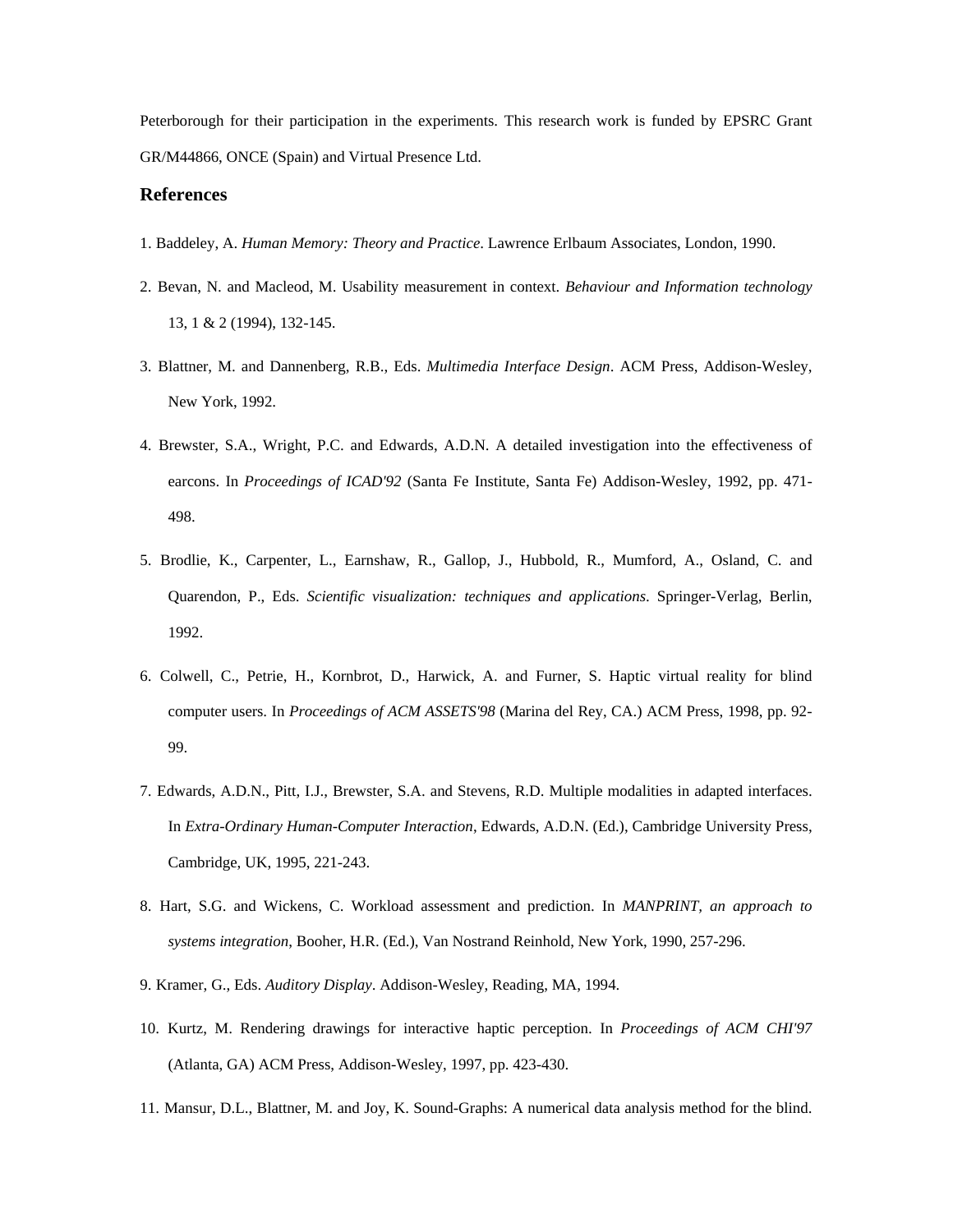*Journal of Medical Systems* 9 (1985), 163-174.

- 12. Massie, T. and Salisbury, K. The PHANToM Haptic Interface: A Device for Probing Virtual Objects. In Proceedings of the ASME winter annual meeting, symposium on haptic interfaces for virtual environments and teleoperator systems (Chicago, IL), 1994.
- 13. Ramstein, C. and Hayward, V. The Pantograph: A Large Workspace Haptic Device for Multi-Modal Human-Computer Interaction. In *Proceedings of ACM CHI'94* (Boston, MA) ACM Press, Addison-Wesley, 1994, pp. 57-58.
- 14. Stevens, R.D., Wright, P.C., Edwards, A.D.N. and Brewster, S.A. An audio glance at syntactic structure based on spoken form. In *Proceedings of ICCHP'96: Interdisicplinary aspects on computers for helping people with special needs* (Linz, Austria) R. Oldenbourg, Vienna, 1996, pp. 627-635.
- 15. Vince, J. *Virtual reality systems*. Addison-Wesley, Wokingham, UK, 1995.
- 16. Yu, W., Ramloll, R. and Brewster S.A. (2001) Haptic graphs for blind computer users. Brewster, S.A. and Murray-Smith, R. (Eds.). *Haptic Human-Computer Interaction*, pp 41-51, Berlin, Springer LNCS, Vol. 2058, 2001.

Figure and table labels

Figure 2: The London crime statistics data.

Figure 4: Haptic line graph model.

Figure 5: Example experiment graphs. (a) Non-intersected graph, (b) Intersected graph.

Table 2: Results from the sighted participants (all figures in %).

Figure 6: Sketch analysis. (a) Reference graph (lighter, lower line has low friction and darker line has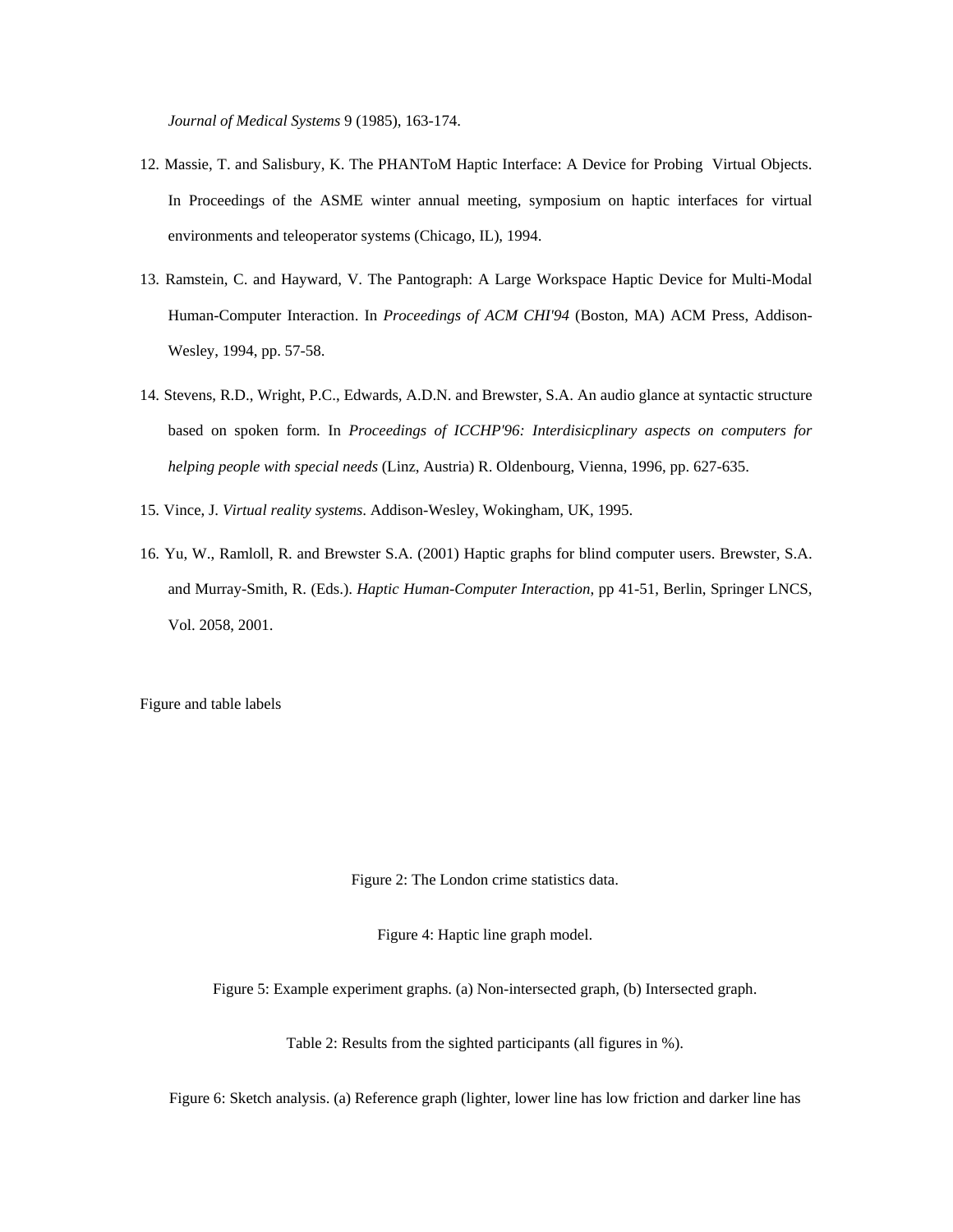higher friction, (b) cursor log, (c) a participant's sketch.

Table 3: Results from the blind participants (all figures in %).

Figures and tables

Figure 1



figure 2

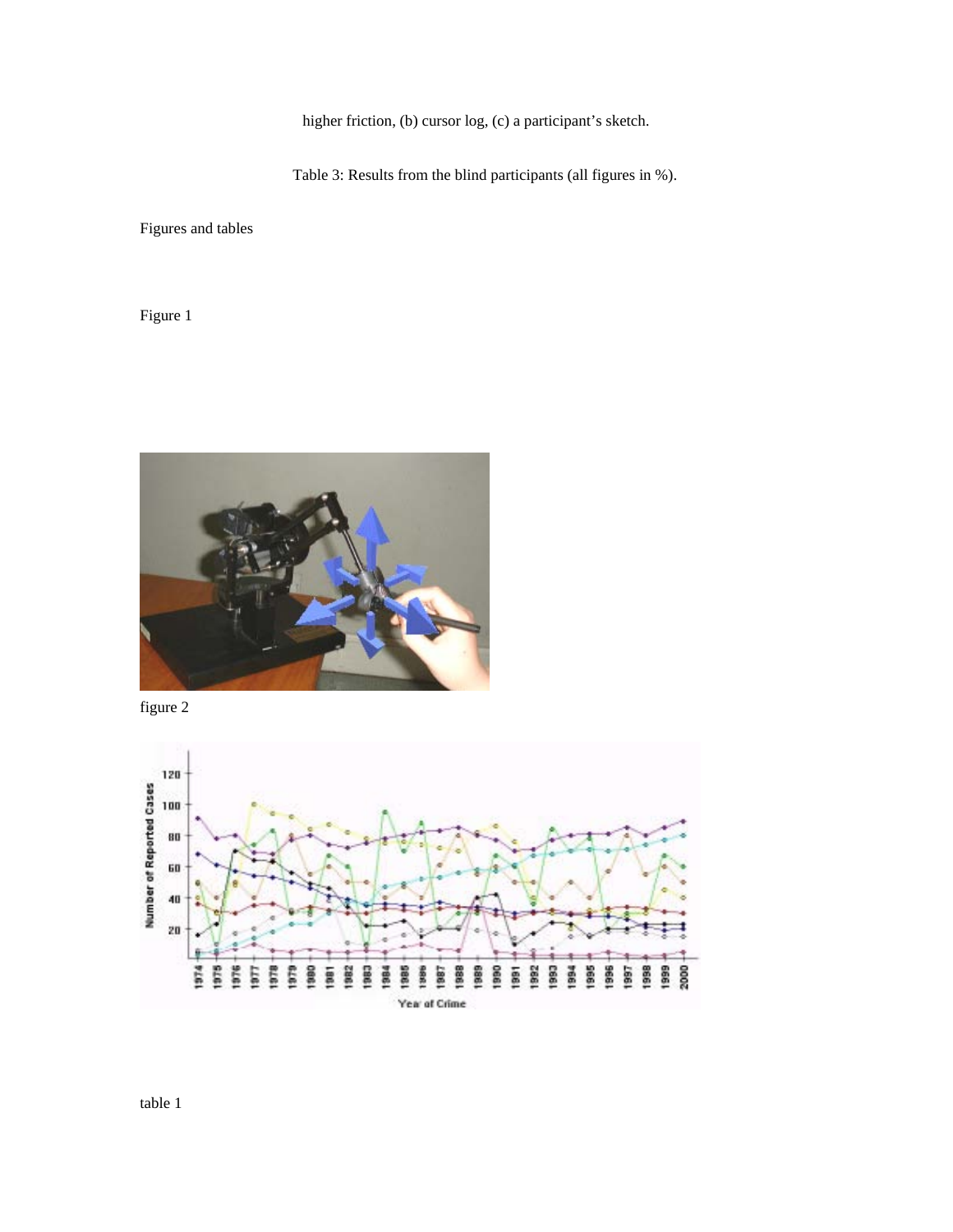| Group<br>(4)<br>peopl<br>e<br>each) | Demonstration<br>and Training | Session<br>I                             | NASA TLX<br>Administrati<br>on | Demonstration<br>and Training | Session<br>$\mathbf{I}$                  | NASA TLX<br>Administrati<br>on | De |
|-------------------------------------|-------------------------------|------------------------------------------|--------------------------------|-------------------------------|------------------------------------------|--------------------------------|----|
| A.I                                 |                               | (Speech)<br>Crime<br><b>Statistics</b>   |                                |                               | (Pick)<br>Student<br><b>Statistics</b>   |                                |    |
| A.2                                 |                               | (Speech)<br>Student<br><b>Statistics</b> |                                |                               | (Pick)<br>Crime<br><b>Statistics</b>     |                                |    |
| B.1                                 |                               | (Pitch)<br>Crime<br><b>Statistics</b>    |                                |                               | (Speech)<br>Student<br><b>Statistics</b> |                                |    |
| B.2                                 |                               | (Pitch)<br>Student<br><b>Statistics</b>  |                                |                               | (Speech)<br>Crime<br><b>Statistics</b>   |                                |    |
|                                     |                               |                                          |                                |                               |                                          |                                |    |

Figure 3



figure 4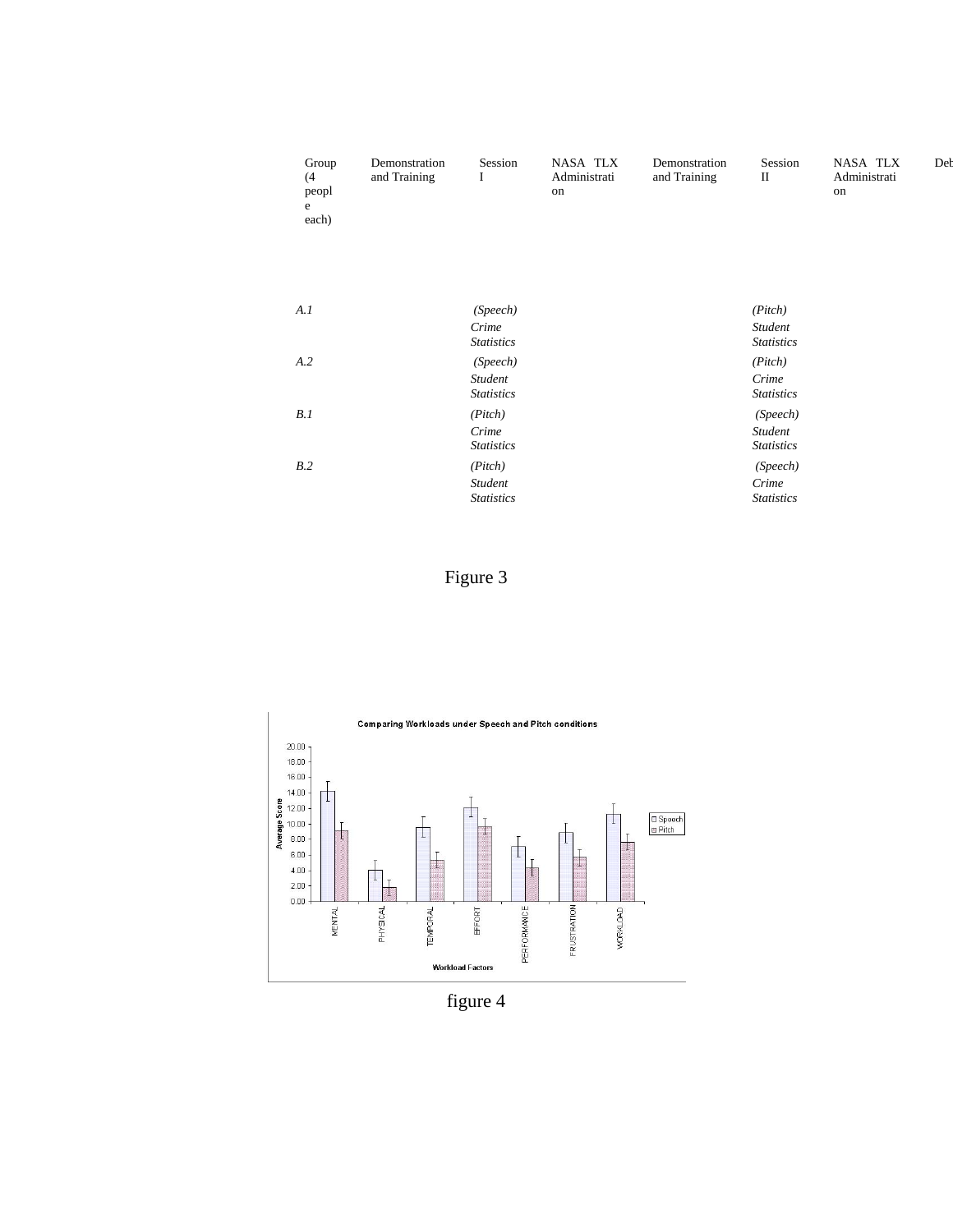

figure 5



(a) (b)

table 2

| <b>Ouestions</b>     |       | Non-Intersected      | Intersected |      |  |
|----------------------|-------|----------------------|-------------|------|--|
|                      | Mean  | Std Dev Mean Std Dev |             |      |  |
|                      |       |                      |             |      |  |
| No. of lines         | 86.67 | 15.69                | 96.67       | 9.34 |  |
| Friction keys        | 94.44 | 6.03                 | 98.89       | 4.3  |  |
| No. of bends         | 76.11 | 16.33                | 88.89       | 15   |  |
| No. of intersections | N.A.  | N.A.                 | 92.22       | 13.9 |  |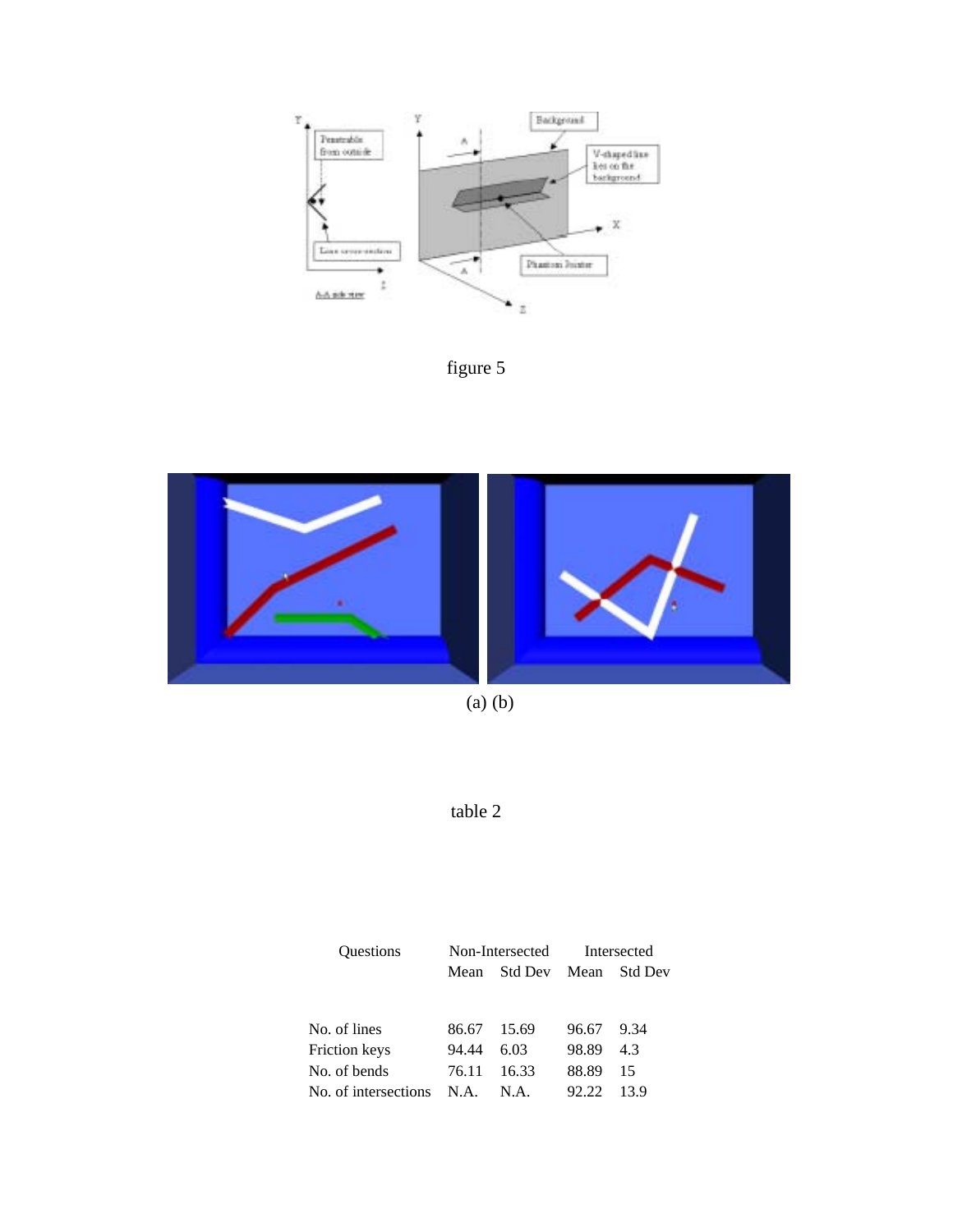



table 3

| <b>Ouestions</b> | Standard |       | Enhanced |                |  |
|------------------|----------|-------|----------|----------------|--|
| Mean             | Std Dev  | Mean  |          | <b>Std Dev</b> |  |
| No. of lines     | 86.67    | 28.14 | 88.33    | 16             |  |